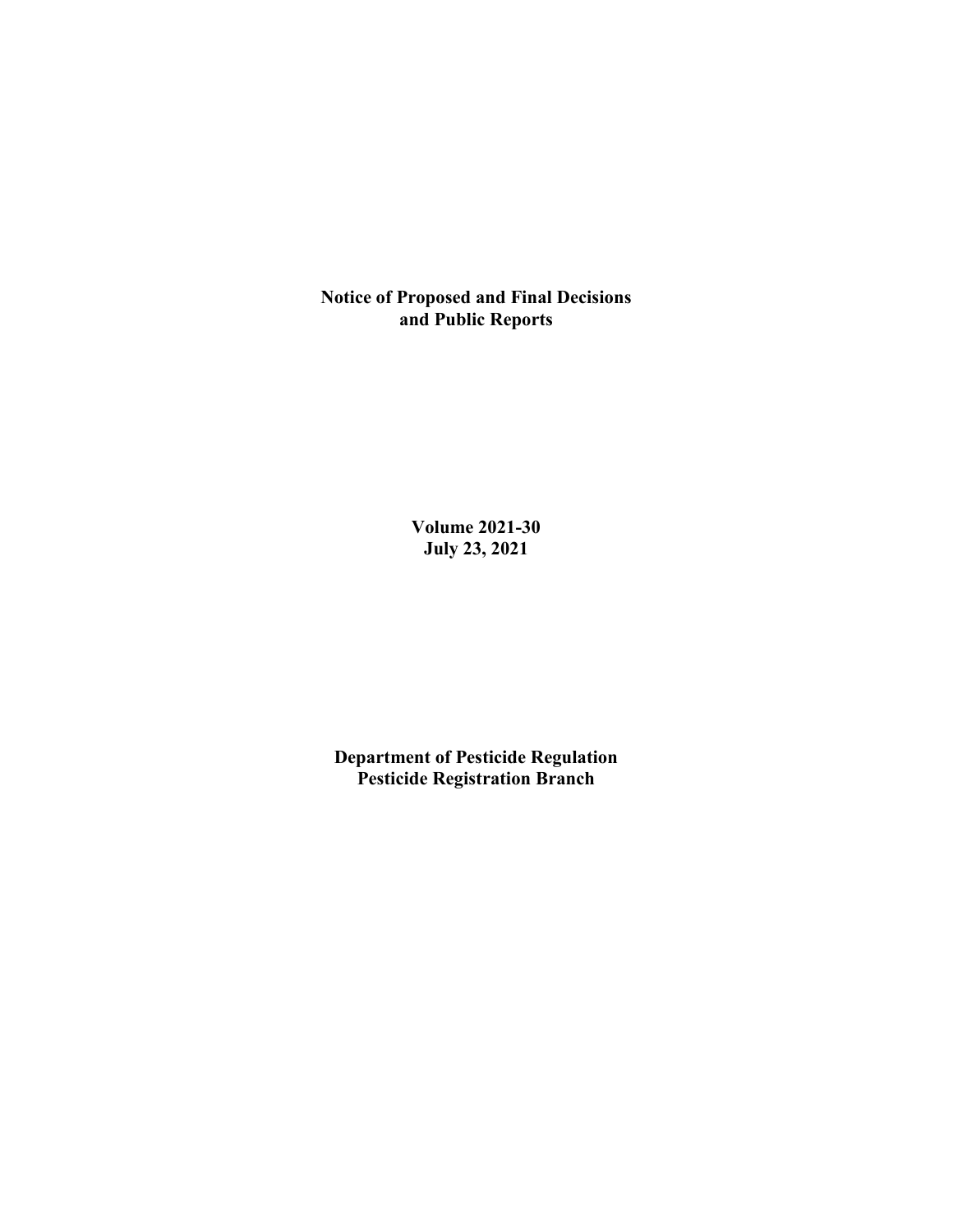## **NOTICE OF FINAL DECISIONS TO REGISTER PESTICIDE PRODUCTS AND WRITTEN EVALUATION**

Pursuant to Title 3, California Code of Regulations section 6255, the Director of the Department of Pesticide Regulation (DPR), files this Notice of Final Decisions to Register Pesticide Products with the Secretary of the Resources Agency for posting. This notice must remain posted for a period of 30 days for public inspection. Between the time DPR posts a proposed registration decision for public comment and DPR makes a final decision regarding the product, nonsignificant changes may be made to the product label (e.g., revising the product name, changing a master label to an end-use marketing label, correcting typographical errors). If the changes are not significant, DPR will not re-notice the product for public review and comment. However, if significant changes are made to the product label that substantially affect DPR's analysis on direct or indirect significant adverse environmental or human health impacts that can reasonably be expected to occur from the proposed decision, DPR will re-notice the product label for public review and comment.

In addition, for any product that is posted proposed to register as a conditional registration, the registrant may address the conditions of registration by providing the appropriate data or modifying the product label (e.g., remove use site, add "not for use in California" to a use site) during the posting period. If the registrant adequately addresses the conditions of registration during the posting period and the resulting change to the product label is not significant such that DPR must re-post the product label for review and public comment, DPR will post the product below, but will no longer have a "conditional" designation by the registration type.

For information about submitting a request for any documents related to this notice, please visit [https://www.cdpr.ca.gov/public\\_r.htm.](https://www.cdpr.ca.gov/public_r.htm)

To view the public report that was issued when the product was proposed for registration, click on the hyperlinked Tracking Number for the product.

#### *Tracking Number with hyperlink to public report – (EPA Registration Number) Applicant / Brand Name*

[296220](https://www.cdpr.ca.gov/docs/registration/nod/public_reports/296220.pdf) - (8033 - 23) NIPPON SODA COMPANY, LTD. MASTER LABEL - ASSAIL 70WP INSECTICIDE USE: INSECTICIDE - FOR THE CONTROL OF INSECTS SUCH AS APHIDS, THRIPS, AND FLEAHOPPERS ON CROPS SUCH AS COTTON, CITRUS, POME FRUIT, TOBACCO, ENDIVE, AND SWISS CHARD TYPE: SECTION 3 LABEL AMENDMENT - TO ADD NEW CROP USES SUCH AS AVOCADO, POMEGRANATE, AND WILD LOQUAT; TO CONVERT EXISTING CROP GROUPS; AND TO ADD WATER SOLUBLE PACKAGING LANGUAGE ACTIVE INGREDIENT(S): ACETAMIPRID CAS NUMBER(S): 135410-20-7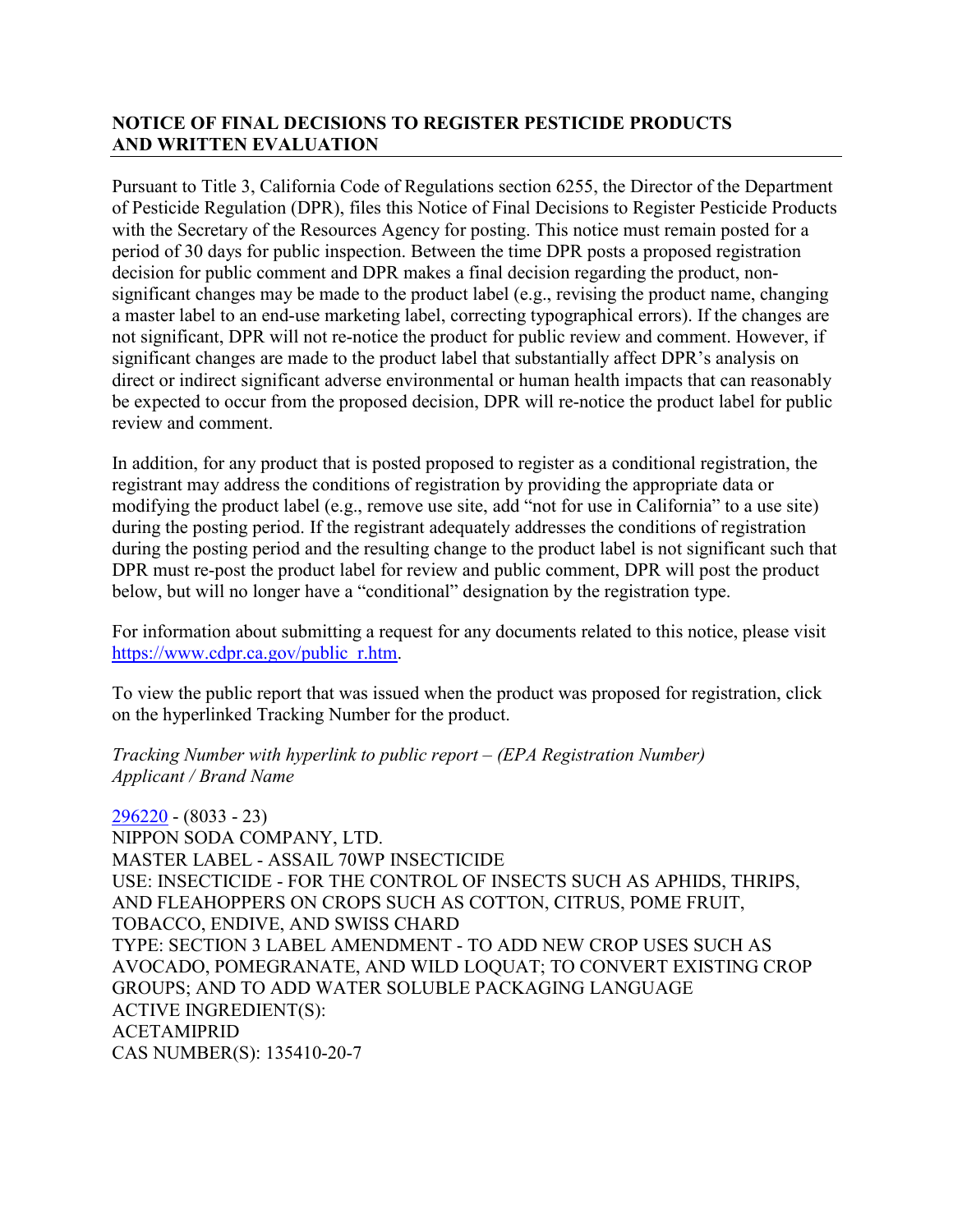**Notice of Final Decisions to Register (Continued) Page 2**

[296204](https://www.cdpr.ca.gov/docs/registration/nod/public_reports/296204.pdf) - (100 - 617) SYNGENTA CROP PROTECTION, LLC TILT USE: FUNGICIDE - FOR THE CONTROL OF DISEASES SUCH AS BROWN ROT BLOSSOM BLIGHT, ANTHRACNOSE, AND RUST ON CROPS SUCH AS ALMONDS, BANANAS, BEANS, FILBERTS, RICE, AND SUGAR BEETS TYPE: SECTION 3 LABEL AMENDMENT - TO REVISE THE RESTRICTED-ENTRY INTERVAL FROM 12 TO 24 HOURS; TO REVISE THE RESISTANCE MANAGEMENT SECTION, THE SPRAY DRIFT MANAGEMENT SECTION, AND THE ROTATIONAL CROPS TABLE; TO ADD LB AI/ACRE TO THE USE RATES FOR ALL CROPS; TO ADD USE ON AVOCADO; TO EXPAND AND RENAME SEVERAL CROP GROUPS; TO COMBINE THE RADISH, CARROT, AND GARDEN BEET USES INTO ONE SECTION; AND TO REMOVE CONFLICTING PREHARVEST INTERVAL FOR A CEREALS **SECTION** ACTIVE INGREDIENT(S): PROPICONAZOLE CAS NUMBER(S): 60207-90-1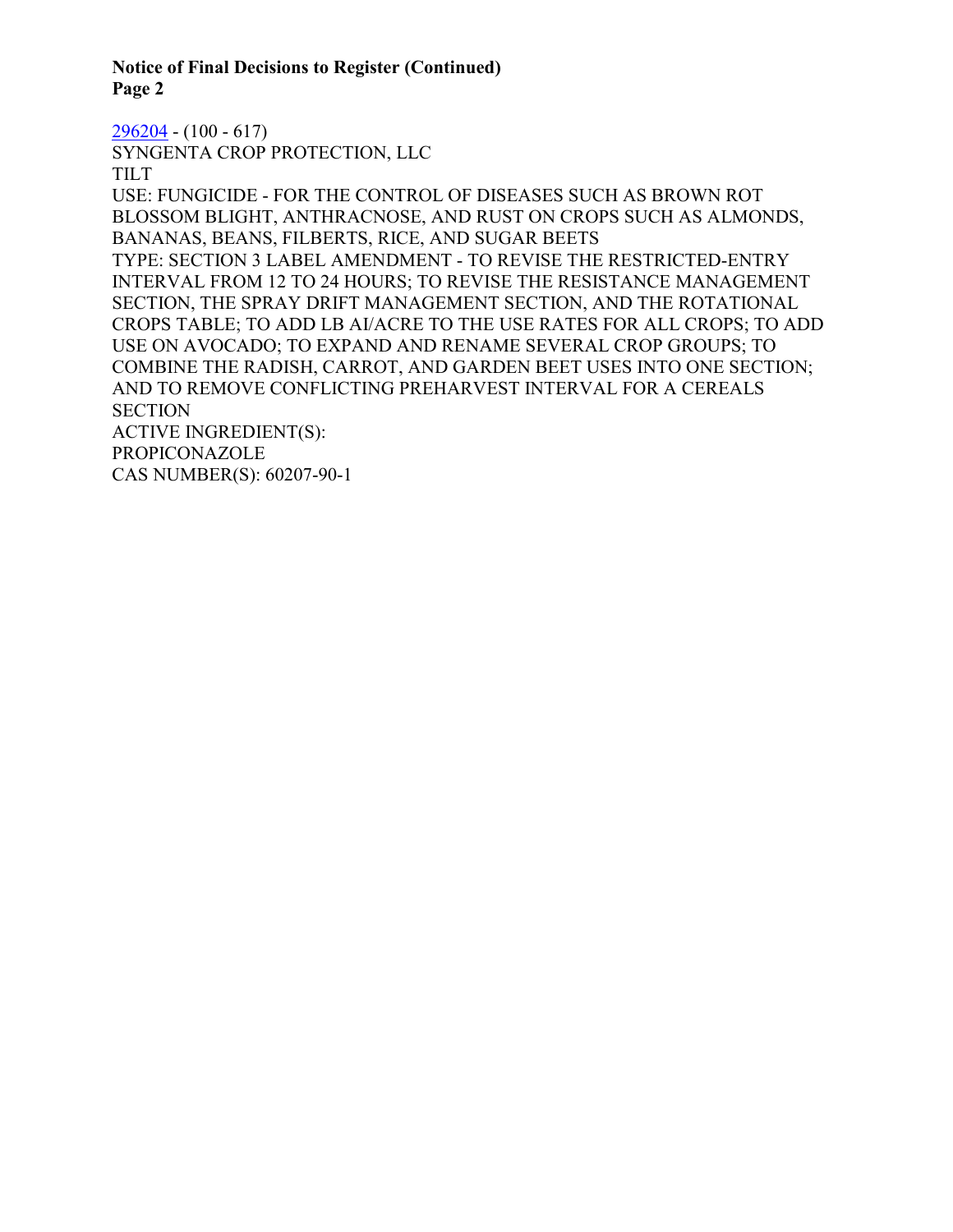## **Notice of Final Decisions to Register (Continued) Page 3**

### **Written Evaluation**

Pursuant to Title 3, California Code of Regulations section 6254, this notice includes a written evaluation of significant environmental points raised in comments submitted during the review and comment period required by Title 3, California Code of Regulations section 6253 for any of the products listed above.

### **DPR received no comments on the above listed products.**

*Original signed by Tulio Macedo 07/21/2021*

 Tulio Macedo, Chief Pesticide Registration Branch

Dated